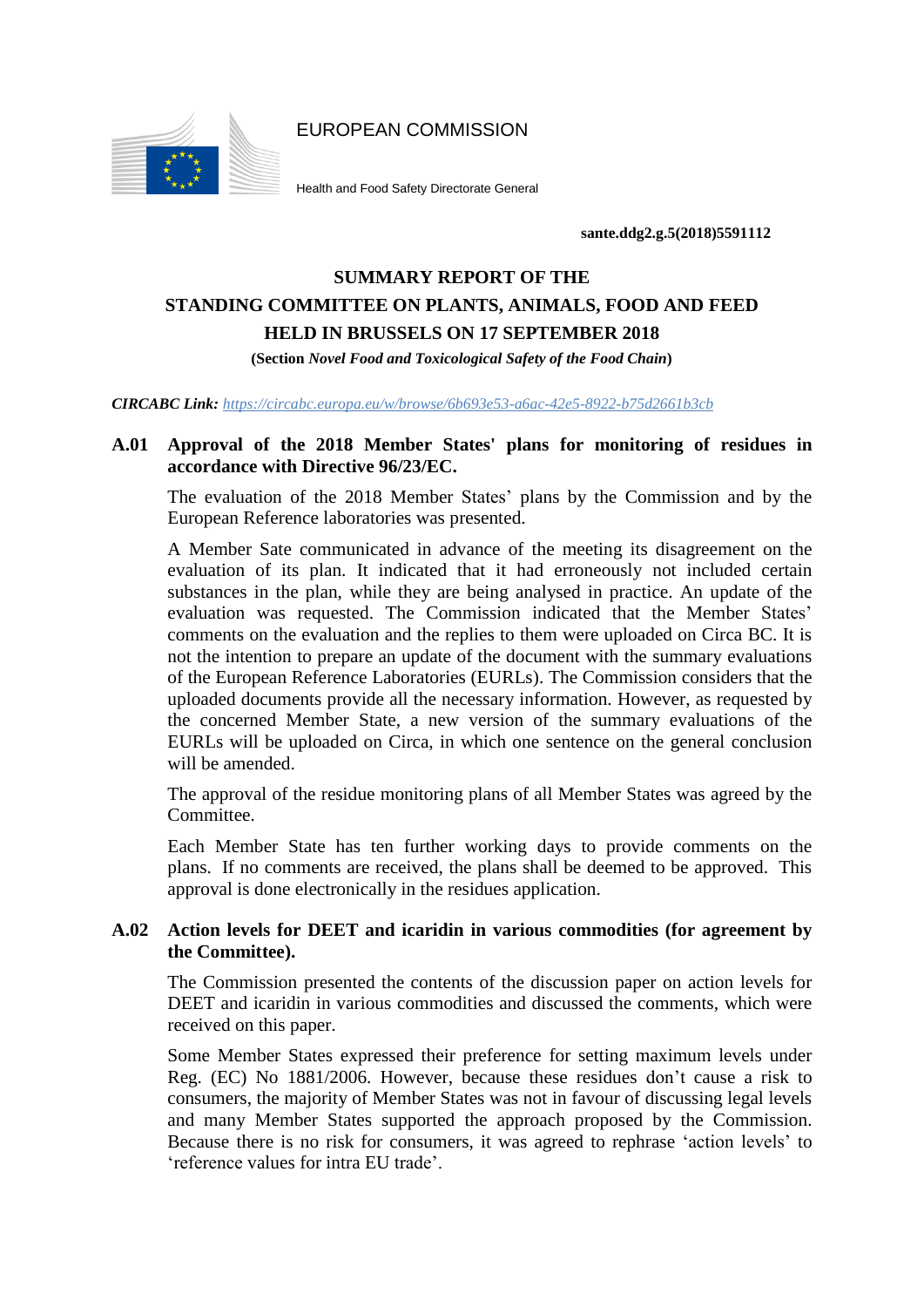A Member State enquired towards the definition of 'reference value for intra EU trade. It was explained that, when concentrations of the residues are present below these levels, the food business operator can be sure of the compliance of the product. When the concentrations of the residues exceed the reference values, it is up to the competent authority to decide on possible follow-up actions.

A Member State indicated that more information would be needed on the origin of residues in honey before reference values can be established. Therefore it was decided for the time being not to agree on such values for honey and to first gather more information on the source of such contamination.

The Committee agreed on the following reference values for intra EU trade :

# **DEET-CAS134-62-3(N, N-Diethyl-meta-toluamide)**

- Pine nut kernels 0.5 mg/kg
- Berries and small fruits except grapes 0.1 mg/kg
- Wild fungi 1.0 mg/kg
- Herbal infusions from flowers and leaves 0.3 mg/kg
- Spices 0.5 mg/kg

# **Icaridin-CAS119515-38-71(1-(1-methylpropoxycarbonyl)-2-(2 hydroxyethyl)piperidine))**

- Wild fungi 0.05 mg/kg
- Herbal infusions from flowers and leaves 0.5 mg/kg.

# **A.03 Commission Implementing Regulation on reference points for action for nonallowed pharmacologically active substances present in food of animal origin - SANTE/10413/2015.**

The Commission presented the draft and explained its contents. The Member States were asked to state their position on the draft.

Several Member States expressed their support to the draft, lowering the current Reference Points for Action (RPAs), because it would facilitate the enforcement regarding misuses of these substances by third countries on products exported to the EU. Even though certain residues could originate from natural occurrence, it was considered unlikely that they would exceed the new RPAs. Some Member States indicated that a short transitional period of 2 years or less would be acceptable, while others would prefer a transitional period of 3 years.

Some Member States took a position against the lowering of RPAs, due to the cost of re-validating methods or because of the fear of no longer being able to use qualitative screening methods. The Commission reassured that methods to achieve the lower RPAs are available and already implemented by several labs. The EURLs confirmed to the Commission that screening methods can still be used and that they will assist the labs in extending the validated range of their methods to the lower concentrations.

Some Member States indicated that the cost of re-validating methods needs to be weighted out to the health benefits related to lowering the RPAs. Also the natural occurrence of certain residues was used as an argument against lowering the RPAs.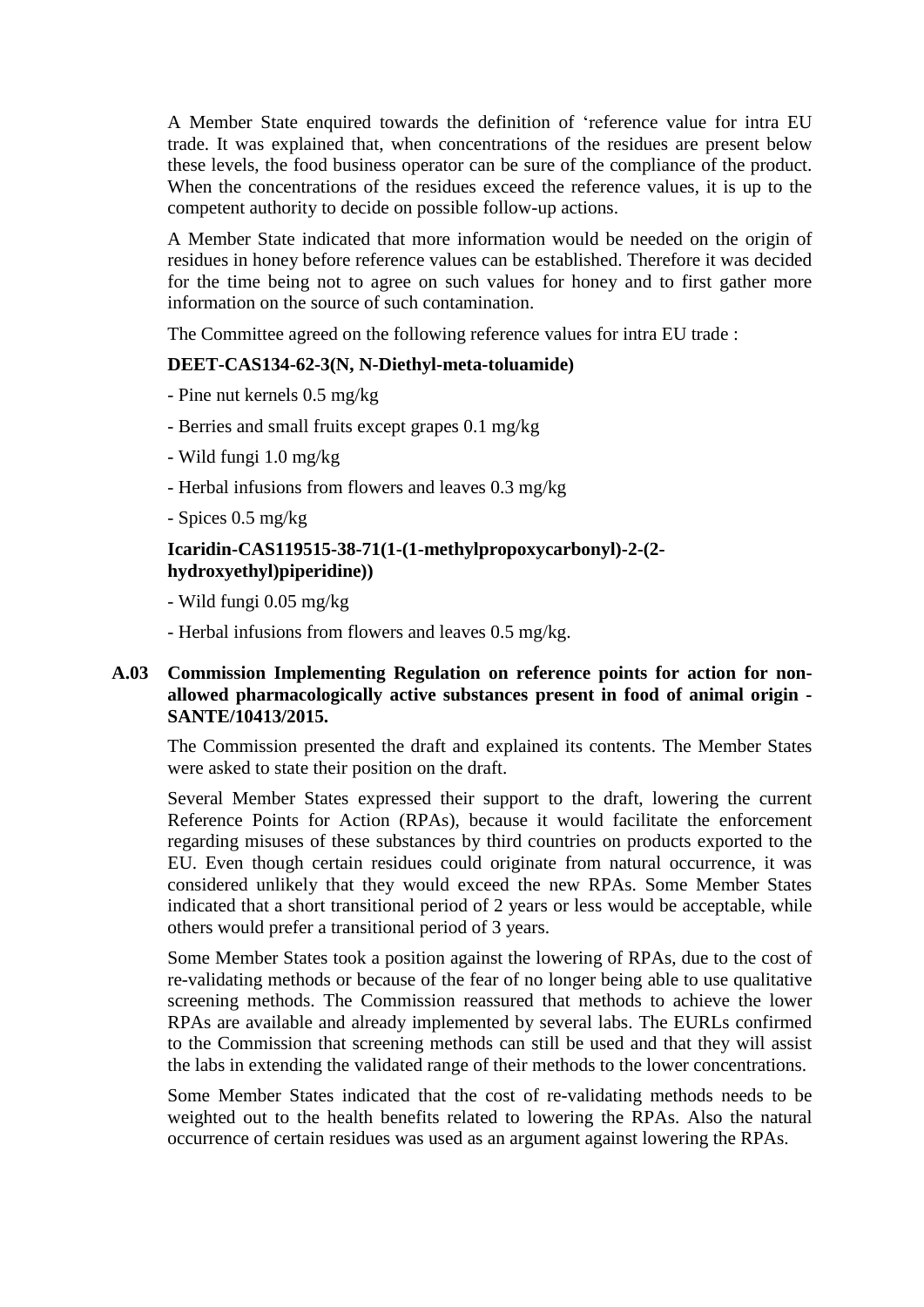A large group of Member States was not able to take a position yet and committed to do so in writing by 2 October 2018.

## **A.04 Follow-up to the DG SANTE audit in India (from 16 to 27 April 2018) on the evaluation of the control of residues and contaminants in live animals and animal products including controls on veterinary medicinal products.**

A Commission audit to India in April 2018 identified several deficiencies as regards the control of residues and contaminants in animals and animal products. The findings were discussed with the Member States who were advised to consider expanding their scope of testing of Indian aquaculture products, in particular for residues of antimicrobial substances. In addition to the already ongoing testing for chloramphenicol, tetracycline, oxytetracycline, chlortetracycline and metabolites of nitrofurans, focus should also be put on the testing of macrolides, aminoglycosides, beta-lactams including cephalosporins, lincosamides, diaminopyrimidines and doxycycline.

### **A.05 Update on the review of the maximum levels for mercury in fish.**

After internal discussion within the Commission, it has been decided to discontinue for the time being the review of the maximum levels (MLs) for mercury in fish. However the Commission would like to stress the importance of consumption advice related to mercury in fish and encourages Member States to :

- develop specific national consumption advice related to fish consumption, in order to fully achieve the beneficial effects of fish consumption, whilst limiting the risks of mercury toxicity. When developing this consumption advice, Member Sates shall especially include the frequency of fish consumption and the fish species consumed;

- communicate the specific national consumption advice to the consumers as well as to relevant health care workers, working with the consumer groups most at risk;

Member State welcomed that the maximum levels for mercury in shark and swordfish will remain at the existing level and indicated that also food business operators should be involved in the information activities on consumption advice.

A Member State enquired whether still an update of the exposure assessment will be requested to EFSA. At this stage this is not planned. However if Member States have new occurrence data available, they can always submit them to EFSA. Possible data on the effectiveness of consumption advice can be sent to the Commission.

### **A.06 Clarification as regards authorised forms of lactic acid (E 270).**

Lactic acid (E 270) is included in the Union lists of authorised food additives in Annex II and III to Regulation (EC) No 1333/2008. Specifications are laid down in Regulation (EU) No 231/2012. A question was raised as regards what forms of the optical isomers are covered by the applicable specifications.

The Committee concluded unanimously the following :

EINECS (200-018-0) included in the specifications for E 270 laid down in Regulation (EU) No 231/2012 does not refer to any particular optical isomer but just to lactic acid (unspecified). The understanding of the Committee is that this reference covers optical isomers L-(+)-lactic acid, D-(-)-lactic acid as well as DL lactic acid.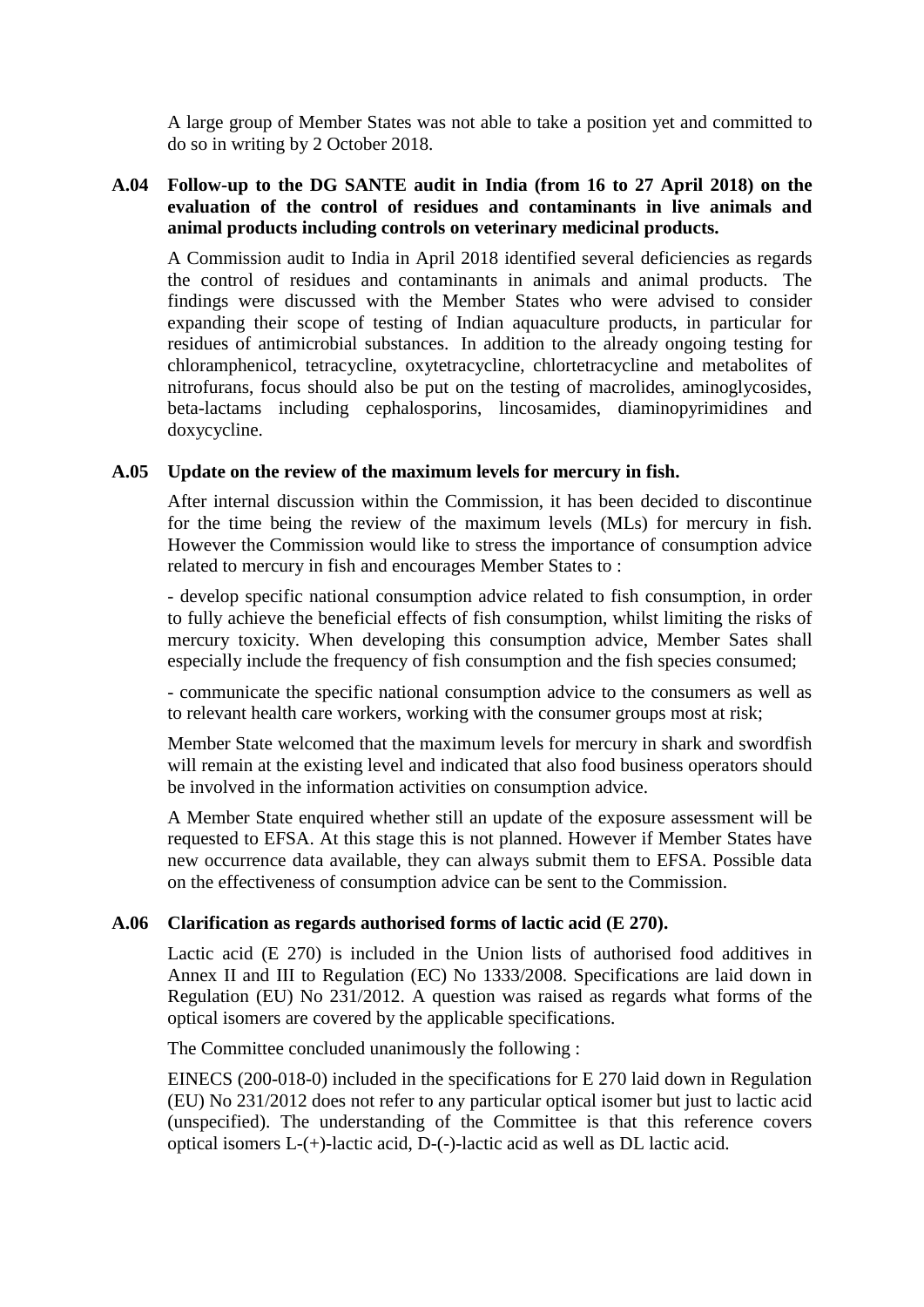The Committee noted that the provisions laid down in Part E of Annex II to Regulation (EC) No 1333/2008 restrict for certain foods (e.g. infant formulae) the use to L-(+)-form only. For other foods, for which no such restriction is indicated, all forms (i.e.  $L-(+)$ ,  $D-(-)$  and  $DL$ ) may be used.

### **A.07 Use of polyols and acesulfame K (E 950) in chewing gum.**

Annex II to Regulation (EC) No 1333/2008 lays down a Union list of food additives approved for use in food and their conditions of use. A question was raised on the understanding of Annex II as regards the use of acesulfame K in chewing gum with added polyols.

The Committee concluded unanimously the following :

In Part E of Annex II to Regulation (EC) No 1333/2008 in food category 05.3 'Chewing gum' polyols are approved for use at *quantum satis* with the restriction 'only with no added sugar'. Thus polyols can be used in chewing gums 'with no added sugars' as defined in Article 3(2)(e) of Regulation (EC) No 1333/2008. It applies to products 'with no added sugars' in which acesulfame K (E 950) is used as a flavour enhancer (i.e. the maximum use level 800 mg/kg applies) as well as to products in which acesulfame K is used as a sweetener (i.e. the maximum use level 2000 mg/kg applies).

The same principle applies to other substances authorised as both sweeteners and flavour enhancers in chewing as well (i.e. aspartame, thaumatin, neohesperidine DC, neotame and advantame).

## **A.08 Use of excessive amounts of antioxidants.**

'Antioxidants' is a functional class of food additives defined in Annex I to Regulation (EC) No 1333/2008 as substances which prolong the shelf-life of foods by protecting them against deterioration caused by oxidation, such as fat rancidity and colour changes. They differ from another functional class 'preservatives', i.e. substances acting against microorganisms.

Certain food additives typically used as antioxidants (e.g. ascorbic acid-ascorbates, citric acid-citrates) are authorised in different food categories at *quantum satis*, i.e. to be used in accordance with good manufacturing practice, at a level not higher than is necessary to achieve the intended purpose and provided the consumer is not misled.

Currently, several cases of the use of high levels of antioxidants (especially in meat and fish) have been noticed for which their compliance with the *quantum satis* principle was put in question.

In this regard, the Committee unanimously concluded the following :

- Food additives authorised at *quantum satis* acting as antioxidants shall be used at a level not higher than is necessary to achieve the intended purpose, i.e. an antioxidant effect.

- The use of higher levels, e.g. to mask or replace the use of preservatives to avoid regulatory restrictions for preservatives and to extend the shelf-life and fresh appearance as if preservatives were used, is not in compliance with the *quantum satis* principle and thus not authorised.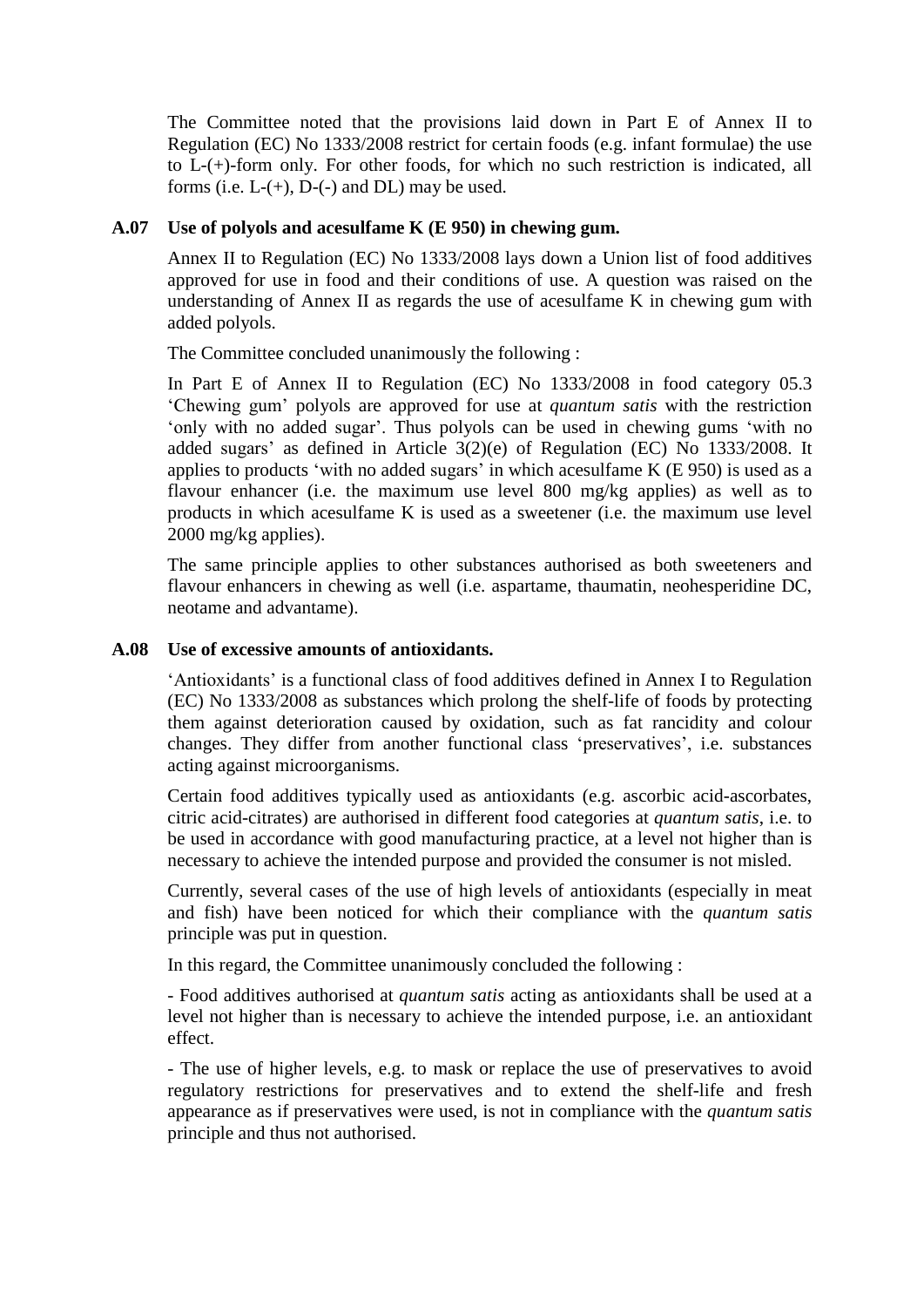- For the use of ascorbic acid-ascorbates (E 300-302) in tuna loins the level of no more than 300 mg/kg is regarded as sufficient to achieve the desired antioxidant effec[t\[1\].](#page-4-0) 

<span id="page-4-1"></span>

<span id="page-4-0"></span>[\[1\]](#page-4-1) The Standing Committee takes into account the reported use levels for fish food categories captured in the EFSA opinion on the re-evaluation of ascorbic acid (E 300), sodium ascorbate (E 301) and calcium ascorbate (E 302) as food additives (EFSA Journal 2015;13(5):4087; [http://www.efsa.europa.eu/en/efsajournal/pub/4087\)](http://www.efsa.europa.eu/en/efsajournal/pub/4087). The Standing Committee considers that at the current level of knowledge the highest maximum level reported in the EFSA opinion (300 mg/kg) represents the highest level justified as necessary to accomplish the desired antioxidant effect.

## **A.09 Use of vegetable extracts rich in constituents performing a technological function.**

Before the discussion was opened the Commission clarified that this agenda item relates to 'plant extracts' thus covering not only 'vegetable extracts' but also other extracts of plant origin.

The Standing Committee issued statements on "*spinach extract containing high levels of nitrate used in sausages*" in 200[6\[1\]](#page-4-0) and on "*the use of fermented vegetable broth, enriched with nitrite*" in 201[0\[2\].](#page-5-0)

<span id="page-4-3"></span><span id="page-4-2"></span>Based on the Member States' request, the use of plant extract[s\[3\]](#page-5-1) rich in constituents capable of performing a technological function or rich in their precursors (converted to active constituents before or after addition to the food, e.g. by microorganisms) was discussed at the meeting of the Working party of Governmental Experts on Additives on 21-22 June 2018. The Commission has been made aware by Member States of industry practices which consist in adding plant extracts to food primarily for food additive functions while being erroneously claimed not to be used as food additives.

Consequently, the Committee reached unanimously the following outcome :

1. The validity of the statements of 2006 and 2010 was reconfirmed.

2. The scope of both statements shall not be limited only to (fermented/nonfermented) extracts containing high levels of nitrate/ nitrite but it shall be generally applicable to all plant extracts which, when added to foods, achieve a level of constituents (or their precursors) capable of performing a technological function in foods.

3. Such use of extracts that deliver a technological function (e.g. preservative, antioxidant, stabiliser (colour stabiliser) etc.) in foods to which they are added is deemed a deliberate use as a food additive.

4. Consequently, such use is deemed to meet the definition of a food additive and so it shall comply with the conditions set out in the food additive legislation (including relevant specifications) and be labelled in accordance with the appropriate provisions for labelling of food additives.

5. A number of plant extracts can perform both flavouring and additive functions. When flavourings have a technological function as food additives, the food additive legislation shall apply. In this case the extracts cannot be claimed to be used as flavourings.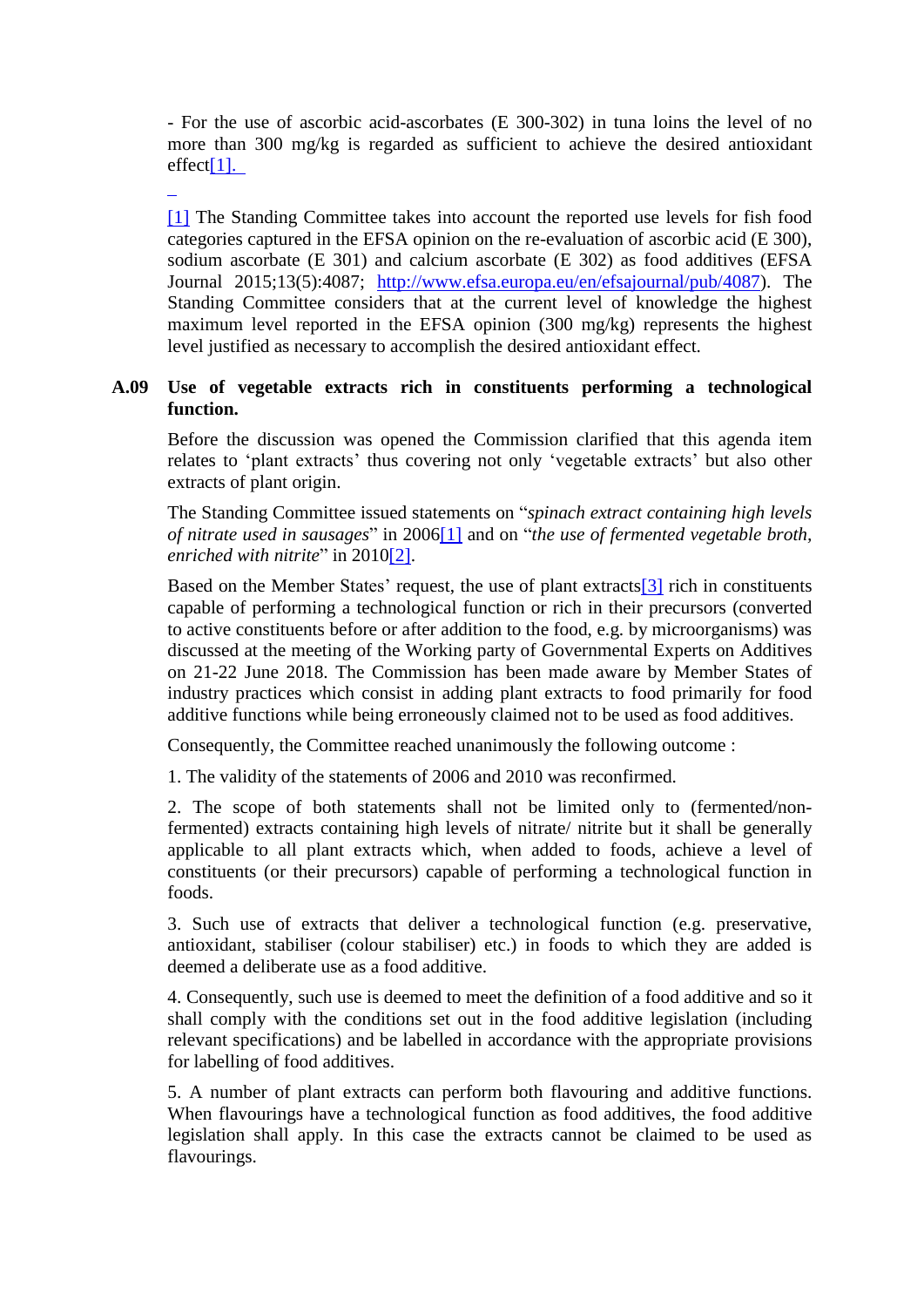[1] Standing [Committee](#page-4-1) on the Food Chain and Animal Health, 14 December 2006, [https://ec.europa.eu/food/sites/food/files/safety/docs/reg](#page-4-1)[com\\_toxic\\_summary23\\_en.pdf](#page-4-1)

<span id="page-5-0"></span>[2] Standing [Committee](#page-4-2) on the Food Chain and Animal Health, 19 May [2010,](#page-4-2) [https://ec.europa.eu/food/sites/food/files/safety/docs/reg](https://ec.europa.eu/food/sites/food/files/safety/docs/reg-com_toxic_summary19052010_en.pdf)[com\\_toxic\\_summary19052010\\_en.pdf](https://ec.europa.eu/food/sites/food/files/safety/docs/reg-com_toxic_summary19052010_en.pdf)

<span id="page-5-1"></span>[\[3\]](#page-4-3) Also referred to as vegetable/spice/fruit extracts/concentrates/mixtures or incorrectly referred to as flavourings.

## **A.10 Implementation of Commission Regulation (EU) No 2018/213 on the use of bisphenol A in varnishes and coatings intended to come into contact with food and amending Regulation (EU) No 10/2011 as regards the use of that substance in plastic food contact materials.**

The Committee welcomed the draft opinion on the implementation of Commission Regulation (EU) No 2018/213 and the clarifications that the note brings. The document was endorsed unanimously by the Committee and the Commission informed the Committee that the opinion will be published on the [Commission's](https://ec.europa.eu/food/sites/food/files/safety/docs/cs_fcm_bisphenol-a_imp-und_20180917.pdf) [website](https://ec.europa.eu/food/sites/food/files/safety/docs/cs_fcm_bisphenol-a_imp-und_20180917.pdf) as soon as possible.

## **A.11 Status of paper napkins as food contact materials.**

The Commission explained that although a document had been prepared to explain the understanding of the status of paper napkins as food contact materials (FCMs), as no common approach was found among Member States' experts of the FCM Working Group, it was considered by the majority of the experts that the note was not sufficiently useful. A Member State regretted that an agreement could not be found. The Commission stated that the issue was one of a number of similar issues concerning materials and articles which may be considered to be "reasonably expected to be brought into contact with food" (Article 1(2)(c) of Regulation (EC) No 1935/2004). The Commission stated that the issue could be discussed again in the FCM Working Group but moreover, would be considered as part of the ongoing evaluation of EU FCM legislation.

### **A.12 Feedback on the discussions held in recent meetings of the different Working Groups on contaminants in food on different topics.**

The Committee was informed of the outcome of the discussions of the recent meetings of the Working group on contaminants :

• Erucic acid

Following the targeted stakeholder consultation, the review of the maximum levels for erucic acid in food has been finalised at technical level and a draft Regulation shall be presented for opinion at a next meeting of the Committee.

• 3-MCPD esters and glycidyl esters

Possible maximum levels for 3-MCPD-esters in vegetable oils and fats and fish oils, infant formula and follow-on formula and foods for special medical purposes intended for infants and young children and for glycidyl esters in fish oils were presented. A targeted stakeholder consultation, involving the relevant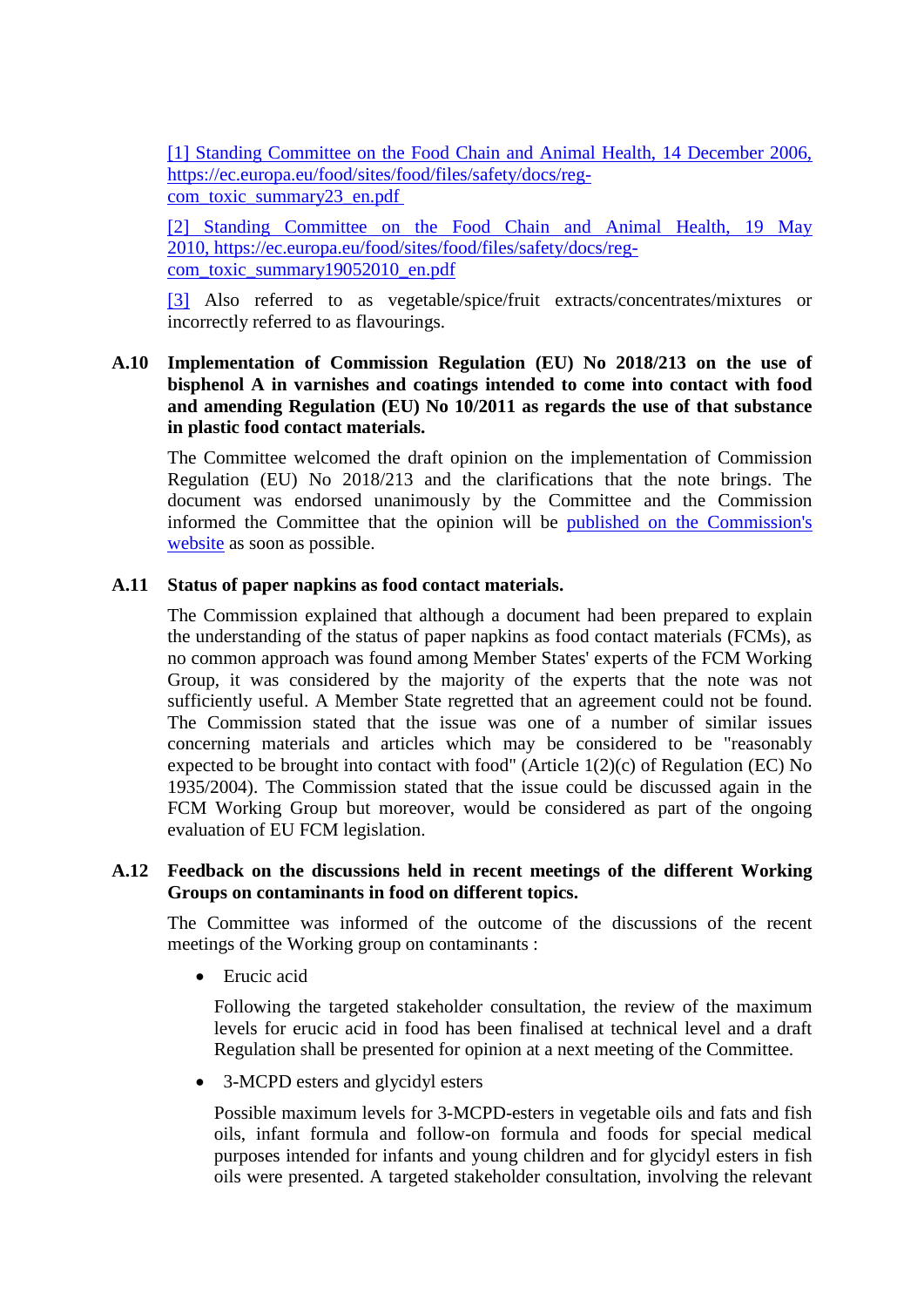stakeholder organisations (professional and consumer) on these possible maximum levels is foreseen.

Perchlorate

Possible maximum levels for perchlorate in fruits and vegetables, tea, herbal and fruit infusions, infant formula, follow-on formula, processed cereal based food for infants and young children and babyfood were presented. A targeted stakeholder consultation, involving the relevant stakeholder organisations (professional and consumer) on these possible maximum levels is foreseen.

 Foreseen amendments to Commission Implementing Regulation (EU) 884/2014 of 13 August 2014 imposing special conditions governing the import of certain feed and food from certain third countries due to contamination risk by aflatoxins

The foreseen amendments relate to :

- modification of competent authorities entitled to sign the health certificates (India, Ethiopia, Argentina, Brazil and Azerbaijan)

- modification of Article 1(3) as regards the exemption of 20 kg lots

- changes of control frequencies (for dried figs from Turkey)

- transfer of certain entries currently in Regulation (EC) No 669/2009 (groundnuts from Bolivia, Gambia, Madagascar, Senegal and Sudan and watermelon seeds from Sierra Leone)

- update of CN codes.

The internal Commission consultation process is ongoing and it is foreseen to submit the draft Regulation to the Committee for opinion at the next meeting of the Committee.

• Issues related to the application of Commission Implementing Regulation (EU) 884/2014

- Commodities in transit for which an own control has shown a noncompliance despite the presence of a health certificate, certifying compliance with EU legislation

The Committee was informed of the situation that an own control by a potential buyer of a lot already on EU territory (in transit) has demonstrated that the concerned lot was not compliant with EU legislation as regards aflatoxins. The question was put forward as regards the obligation of the food business operator to inform thereof the competent authority and the recipient of the lot.

Based on an analysis of the relevant provisions in Regulation (EC) No 178/2002, the Commission representative concluded that, according to these provisions, the operators are obliged to notify to the competent authority and to the recipient of the lot any finding of non-compliance, in particular when these lots are traded further and if there is the possibility that these lots will, at a later stage, be placed on the EU market. On request of certain delegations, the Commission indicated that a formal legal opinion will be requested on this question.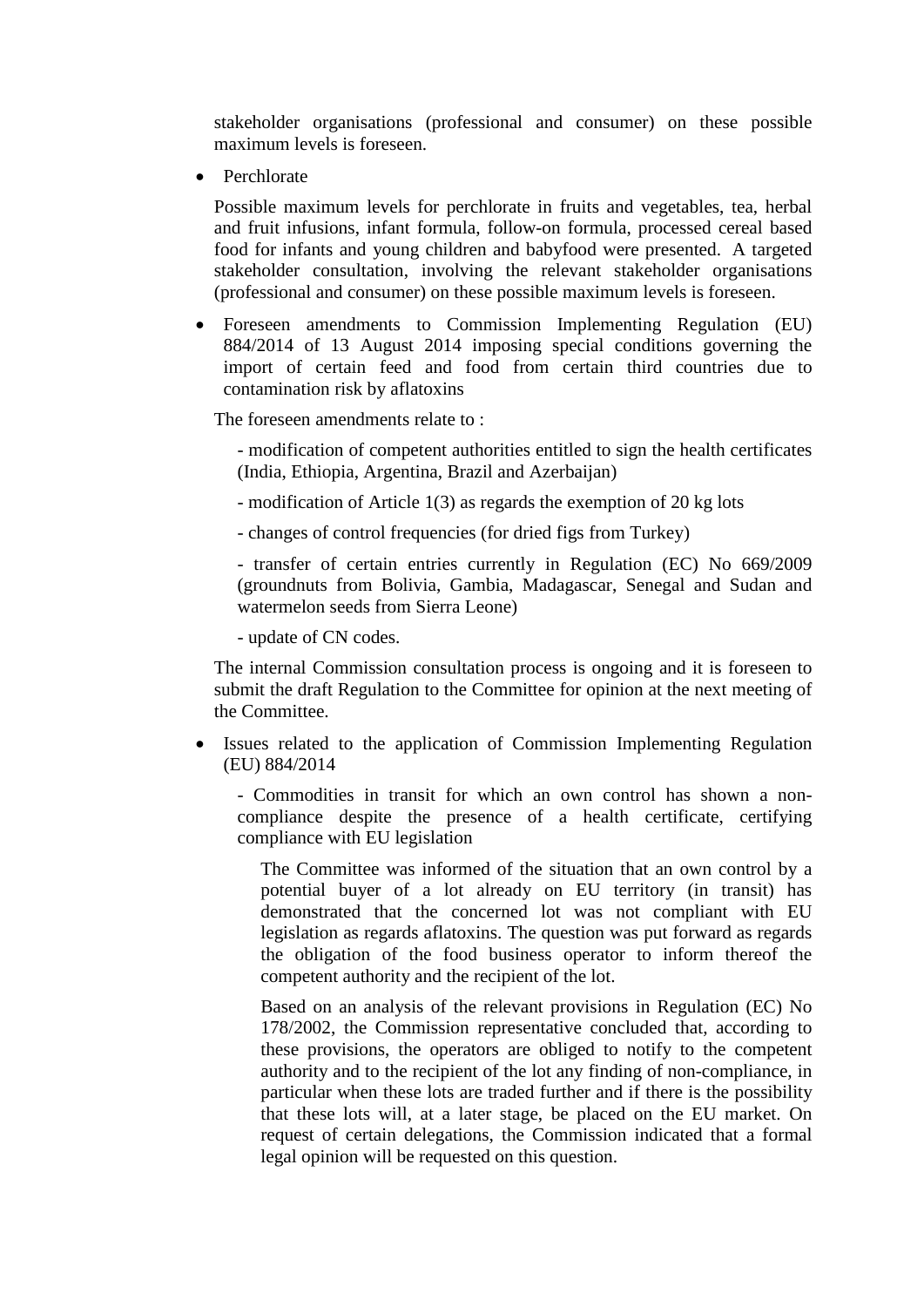- Common Entry Document (CED) with electronic signature and stamp

Regulation (EU) 884/2014 provides that "*The customs authorities shall authorise the transfer of the consignment to a DPI after favourable completion of the checks referred to in paragraph 2 and the relevant entries of part II of the CED (II.3, II.5, II.8 and II.9) are completed and subject to the physical or electronic presentation of a completed CED by the feed and food business operator or their representative to the customs authorities".*

However in the digital CED, no stamps and signatures are provided in box II.8 and II.9, but reference is made to national legislation providing that the physical stamp and signature are replaced by a "digital stamp and signature".

The digital CED (i.e. without physical signature and stamp) is acceptable on the condition that :

- the national legislation of the country where the DPE is located provides for the possibility to replace the physical stamp and signature by a "digital stamp and signature". Member States are requested to inform the Commission of such national legislation (such national legislation exists in Italy)

- such CEDs are transmitted from the competent authority of the DPE to the competent authority of the DPI in order to ensure that the documentary controls have effectively been performed by the competent authority at the DPE and been found satisfactory

- Lot of groundnuts initially destined for human consumption found not be compliant with EU legislation as regards aflatoxins and finally used for animal consumption as the levels found are compliant with the maximum levels of aflatoxins in feed – Completion of the CED.

It was clarified that in such cases the section I.16 of the CED, "not acceptable" has to be filled, the box "Use for another purpose" be ticked and Part III of the CED completed.

In addition, it is appropriate to mention under II.17 (the box - chemical contamination has to be ticked) that the lot is acceptable for use in "animal feed". If not possible under II.17, it is important that the information is available.

The competent authority of the country of destination does not need to sample and analyse the lot again but must ensure / verify that the lot is effectively used for animal feed and is not redirected for human consumption.

Ochratoxin A (OTA)

Following the targeted stakeholder consultation and subsequent discussion in the Working Group, EFSA has been requested to provide an updated exposure assessment taking into account recent occurrence data and the comprehensive food consumption database. In addition, given that there are indications that there are new toxicity data available since the last EFSA opinion on OTA in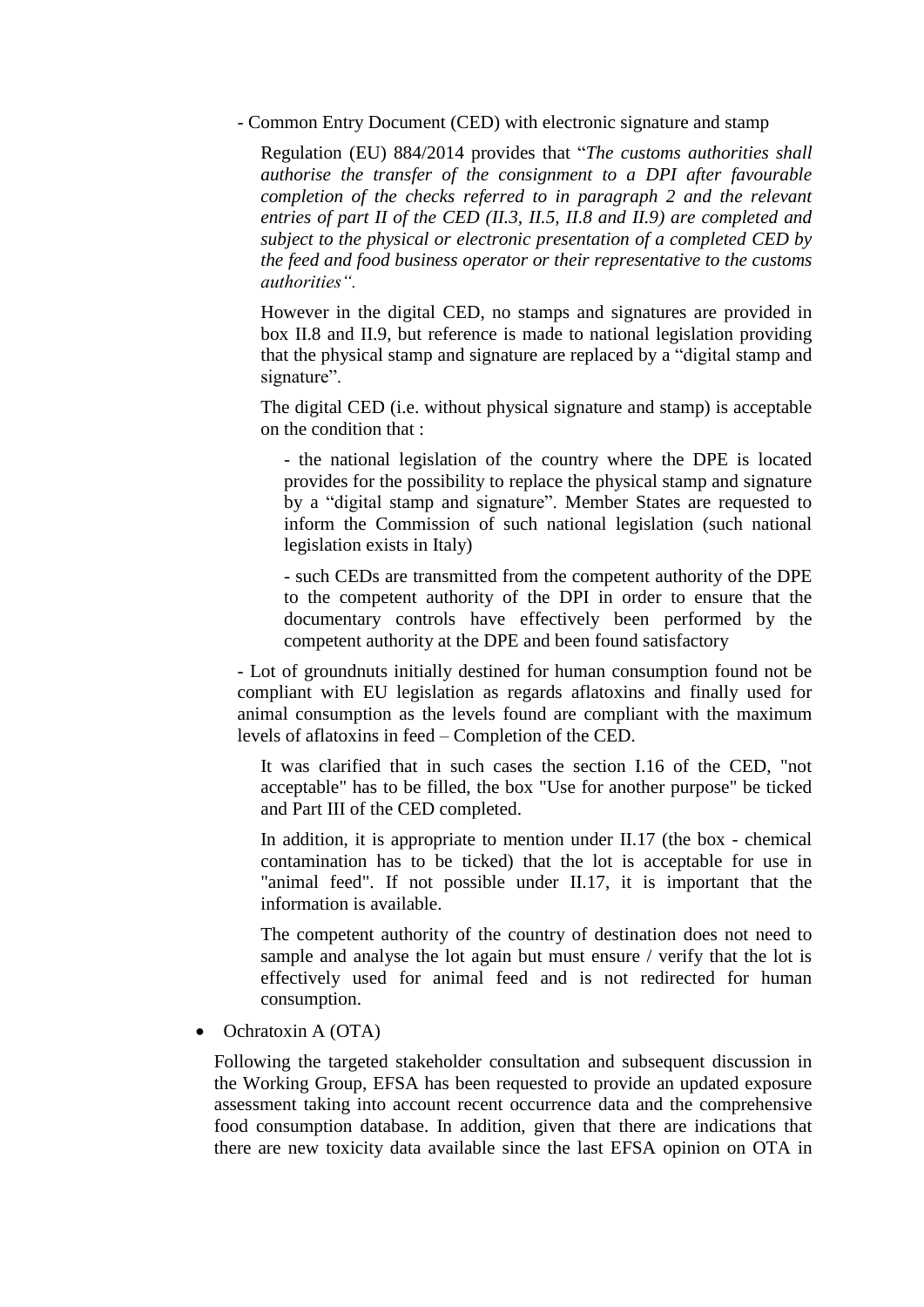2006, the request includes also an update, if needed, of the hazard identification and characterisation.

Awaiting the outcome of this assessment, the discussions as regards possible maximum levels of ochratoxin A in food not yet covered by EU legislation are for the time being suspended.

Pyrrolizdine alkaloids

Maximum levels are discussed for tea and herbal infusions, herbal food supplements, (dried) culinary herbs and certain spices.

• Ergot alkaloids

The technical discussions are ongoing related to a possible lowering of the maximum level for ergot sclerotia in unprocessed cereals, with the exception of corn and rice.

Maximum levels for ergot alkaloids are discussed for rye milling products, barley, wheat, spelt and oats milling products and processed cereal based food for infants and young children.

• Tropane alkaloids

The maximum level for atropine and scopolamine in processed cereal –based foods for infants and young children, containing millet, sorghum, buckwheat or their derived products is foreseen to be extended to processed cereal foods and baby foods for infant and young children containing corn.

Furthermore, a maximum level for grains of millet, sorghum, buckwheat, corn and their derived products (milling products) for popped cereals (cornflakes) and herbal infusions is under discussion. In addition, it is to be considered if the maximum level cannot be set as a sum of atropine and scopolamine in particular as regards herbal infusions.

Alternaria toxins

Discussions are ongoing on the appropriate regulatory measure. A possibility is to set a guidance level for alternariol (AOH) alternariol monomethyl ether (AME) and tenuazonic acid (TeA) in certain foods, combined with a monitoring recommendation (including also tentoxin).

Foods considered for guidance levels: processed tomato products, paprika powder, sunflower seeds, cereal based foods for infants and young children. Also for tenuazonic acid, it might be appropriate to consider a guidance level for millet grains, dried figs and (certain) tree nuts.

Citrinine

Taking into account recent occurrence data, the current maximum level of citrinin in food supplements based on rice fermented with red yeast *Monascus purpureus* is foreseen to be lowered to 100 µg/kg.

Opium alkaloids

Following the outcome of the EFSA opinion, maximum levels in poppy seeds for morphine equivalents (morphine  $+ 0.2$  x codeine) and the baine are considered.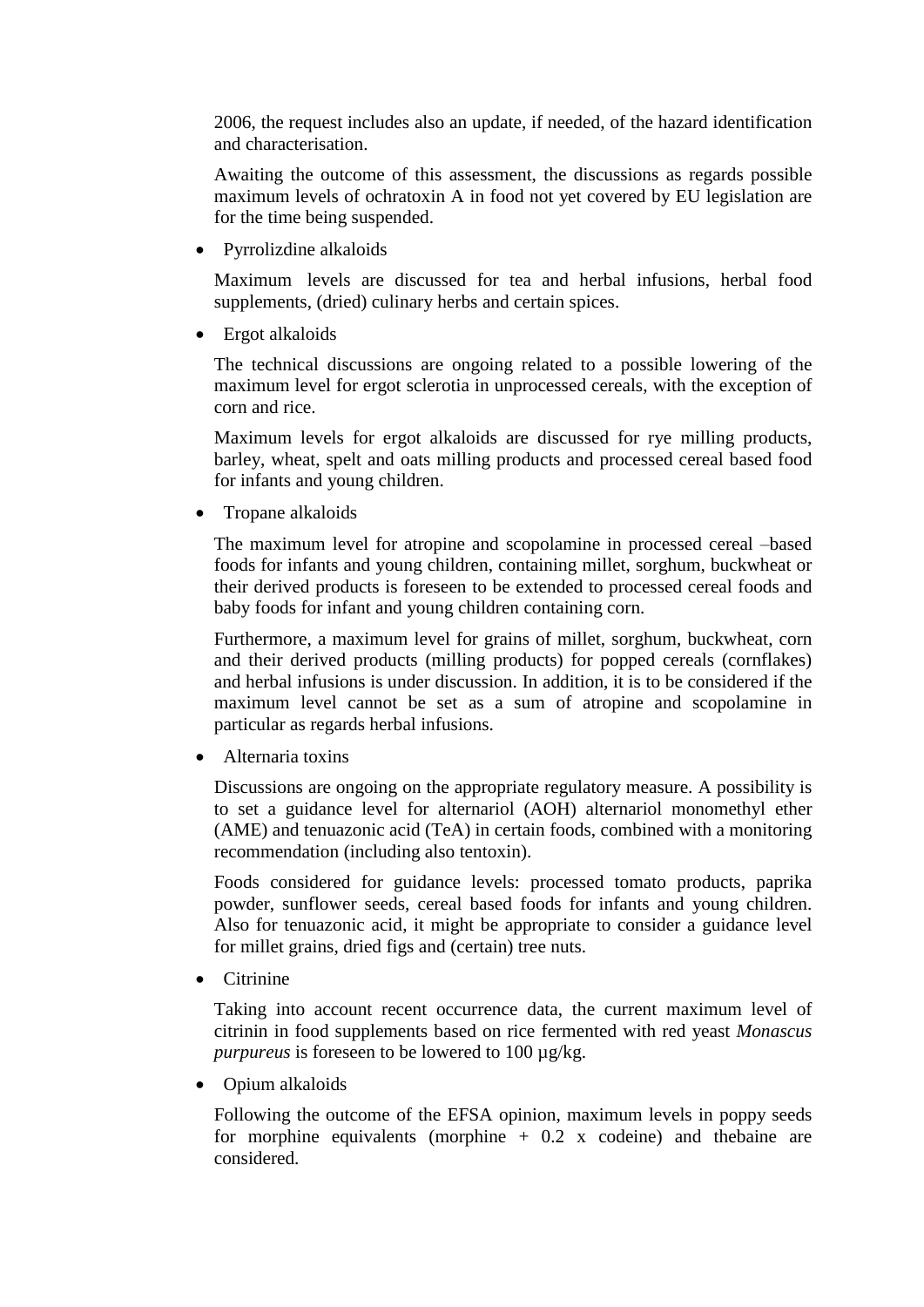Acrylamide

Discussions have been started on the setting of maximum levels necessary to ensure a high level of human health protection, complementary to the existing measures on mitigation of acrylamide in food (Commission Regulation (EU) 2158/2017). As a first step maximum levels for acrylamide in processed cereal based foods for infants and young children and baby food shall be considered.

Furan

EFSA has identified a health concern related to the presence of furan and methylfurans in food but it is acknowledged that there are no sufficient occurrence data on methylfurans in certain foods to perform a reliable exposure assessment. Therefore a Commission Recommendation is being prepared to generate these data in coffee, jarred baby foods (jarred in the large sense: in containers, pouches, .), .potato crisps, …. in view of possible future risk management measures aimed at protecting public health.

Furthermore consideration is to be given to the possible setting of regulatory levels for furan in jarred babyfood (jarred in the large sense).

T-2 and HT-2 toxin and deoxynivalenol (DON)

The Committee was informed that discussions will be initiated to review the existing maximum levels for DON, taking into account the modified forms (3 acetyldeoxynivalenol, 15-acetyldeoxynivalenol and deoxynivalenol-3 glucoside) and to set maximum levels for T-2 and HT-2 toxin and this within a comprehensive mycotoxin strategy including prevention measures, approaches to deal with the large year to year variation, mitigation measures, agricultural practices,…

• PAH court case

The Committee was informed on the judgment of the European Court of Justice on a request for the partial annulment of Commission Regulation (EU) 2015/1933 of 27 October 2015 amending Regulation (EC) No 1881/2006 as regards maximum levels of polycyclic aromatic hydrocarbons in cocoa fiber, banana chips, food supplements, dried herbs and dried spices (OJ 2015 L 282, p.11).

The Court has rejected the request.

[http://curia.europa.eu/juris/document/document.jsf?docid=205581&mode=req](http://curia.europa.eu/juris/document/document.jsf?docid=205581&mode=req&pageIndex=1&dir=&occ=first&part=1&text=&doclang=FR&cid=353630) [&pageIndex=1&dir=&occ=first&part=1&text=&doclang=FR&cid=353630](http://curia.europa.eu/juris/document/document.jsf?docid=205581&mode=req&pageIndex=1&dir=&occ=first&part=1&text=&doclang=FR&cid=353630)

Recast 1881/2006

On request of a delegation, the Commission confirmed that the work on the recast of Regulation (EC) No 1881/2006 has resumed.

### **A.13 A.O.B.**

No issue was raised.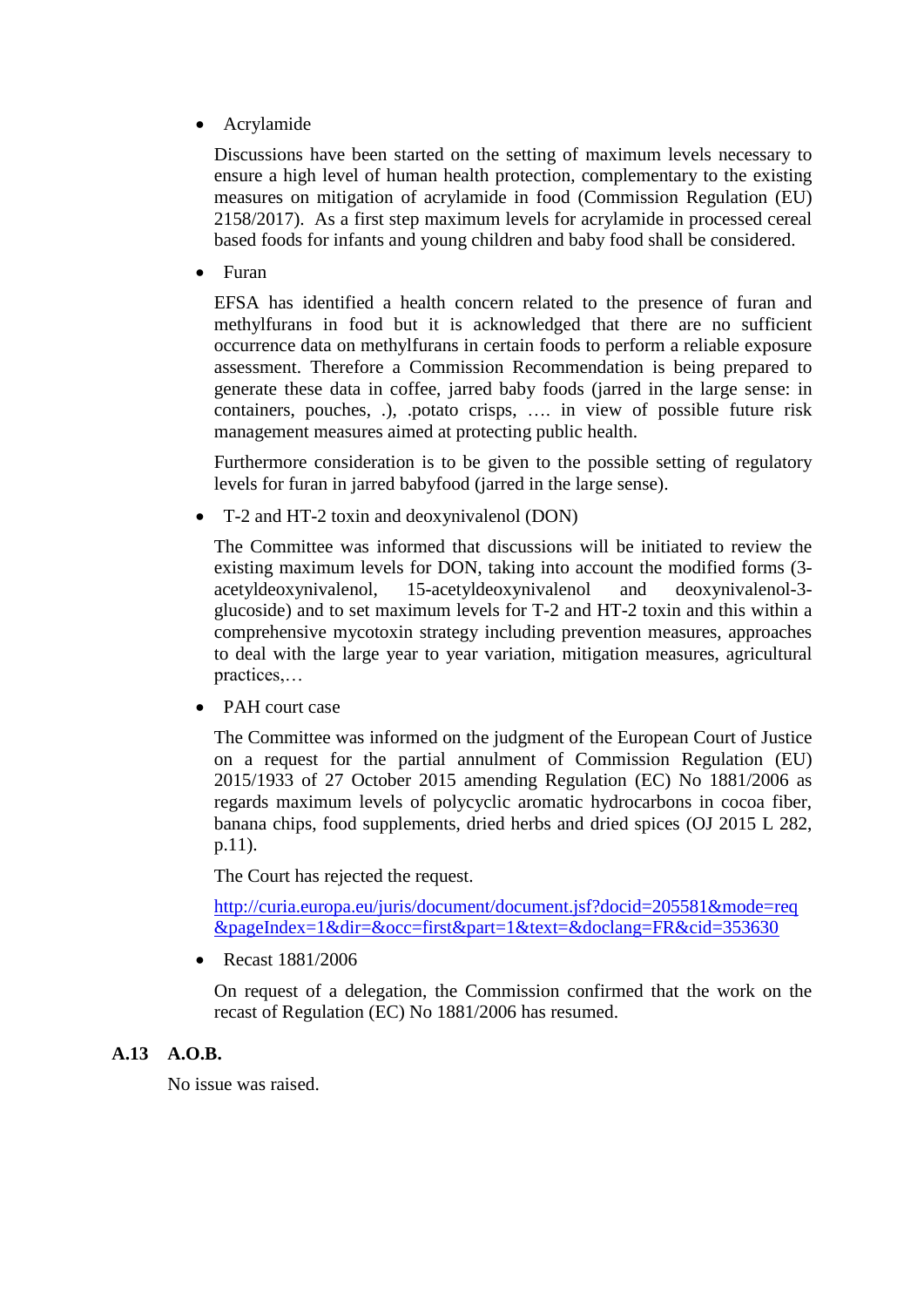**B.01 Exchange of views and possible opinion of the Committee on a draft Commission Regulation amending Annex I to Regulation (EC) No 1334/2008 of the European Parliament and of the Council as regards the substance N-(2-methylcyclohexyl)- 2,3,4,5,6-pentafluorobenzamide in the Union list of flavouring substances.**

This measure had been discussed at the earlier meeting which asked to send the text back to the Working Group on flavourings to address a few remaining technical issues. The amended text was presented and discussed. The measure amends the purity criteria concerning this substance and also introduces restrictions in certain food categories, taking into account the EFSA opinion. During the discussions a minor amendment was introduced as regards the food category non-alcoholic drinks, which reflects former discussions in the Working Group.

A Member State abstained because it considers that the measure does not sufficiently address the potential persistence in the environment of the substance.

**Vote taken:** Favourable opinion.

## **B.02 Exchange of views and possible opinion of the Committee on a draft Commission Regulation amending Regulation (EU) No 10/2011 on plastic materials and articles intended to come into contact with food.**

The Commission presented the draft Commission Regulation (EU) amending and correcting Regulation (EU) No 10/2011 on plastic materials and articles intended to come into contact with food. The proposal contained corrections concerning the use categories of three already authorised substances, the authorisation of three new substances, the setting of a group migration limit for one substance, and a clarification concerning the use of food simulants in the migration testing of food contact materials from certain categories of foods. The Committee delivered its opinion with no objections.

**Vote taken:** Unanimity.

**B.03 Exchange of views and possible opinion of the Committee on a draft Commission Implementing Regulation authorising the placing on the market of refined shrimp peptide concentrate as a novel food ingredient under Regulation (EU) No 2015/2283 of the European Parliament and of the Council.**

The Commission presented the draft Commission Implementing Regulation authorising the placing on the market of refined shrimp peptide concentrate as a novel food and the Committee delivered its opinion with no objection.

**Vote taken:** Unanimity.

**B.04 Exchange of views and possible opinion of the Committee on a draft Commission Implementing Regulation authorising the placing on the market of bovine milk basic whey protein isolate as a novel food ingredient under Regulation (EU) No 2015/2283 of the European Parliament and of the Council.**

The Commission presented the draft Commission Implementing Regulation authorising the placing on the market of bovine milk basic whey protein isolate as a novel food and the Committee delivered its opinion with no objection.

**Vote taken:** Unanimity.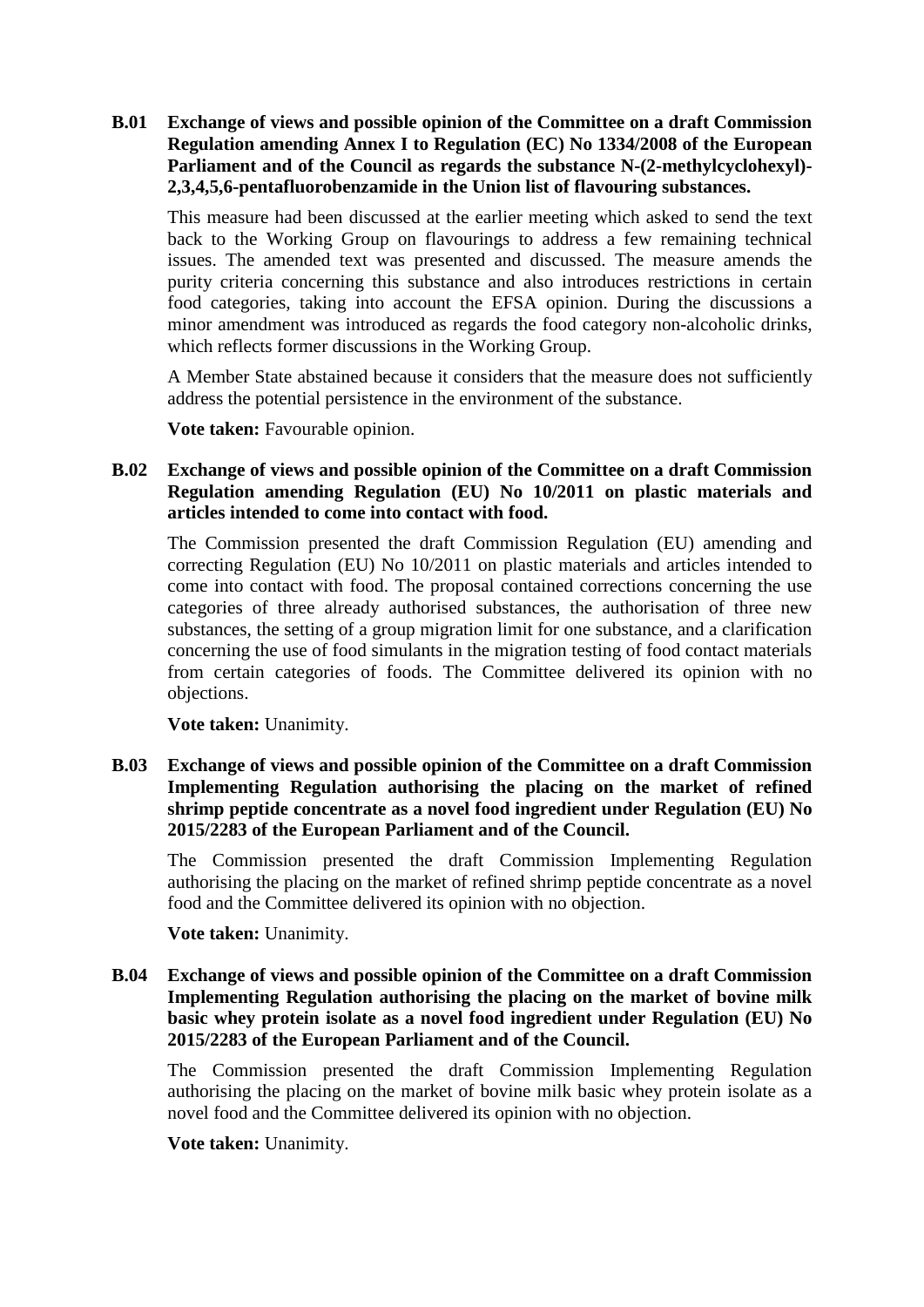**B.05 Exchange of views and possible opinion of the Committee on a draft Commission Implementing Regulation authorising an extension of use of Allanblackia seed oil as a novel food under Regulation (EU) 2015/2283 of the European Parliament and of the Council, and amending Commission Implementing Regulation (EU) 2017/2470.**

The Commission did not present the draft Commission Implementing Regulation authorising the placing on the market of *Allanblackia* seed oil at the Committee as additional information requested from the applicant was not provided on time for the meeting. The vote will thus take place at a next Committee meeting.

### **Vote Postponed**

**B.06 Exchange of views and possible opinion of the Committee on a draft Commission Implementing Regulation authorising the placing on the market of cranberry extract powder as a novel food under Regulation (EU) 2015/2283 of the European Parliament and of the Council, and amending Commission Implementing Regulation (EU) 2017/2470.**

The Commission presented the draft Commission Implementing Regulation authorising the placing on the market of cranberry extract powder as a novel food and the Committee delivered its opinion with no objection.

**Vote taken:** Unanimity.

**B.07 Exchange of views and possible opinion of the Committee on a draft Commission Implementing Decision refusing the placing on the market of D-ribose as a novel food under Regulation (EU) 2015/2283 of the European Parliament and of the Council.**

The Commission cancelled the presentation of the draft Commission Implementing Regulation refusing the placing on the market of D-ribose as a novel food, as the applicant has presented additional information that now needs to be evaluated by EFSA. Thus, the vote did not take place.

### **Vote Postponed**

**B.08 Exchange of views and possible opinion of the Committee on a draft Commission Implementing Regulation authorising the placing on the market of xylooligosaccharides as a novel food under Regulation (EU) 2015/2283 of the European Parliament and of the Council and amending Commission Implementing Regulation (EU) 2017/2470.**

The Commission presented the draft Commission Implementing Regulation authorising the placing on the market of xylo-oligosaccharides as a novel food and the Committee delivered its opinion with no objection.

**Vote taken:** Unanimity.